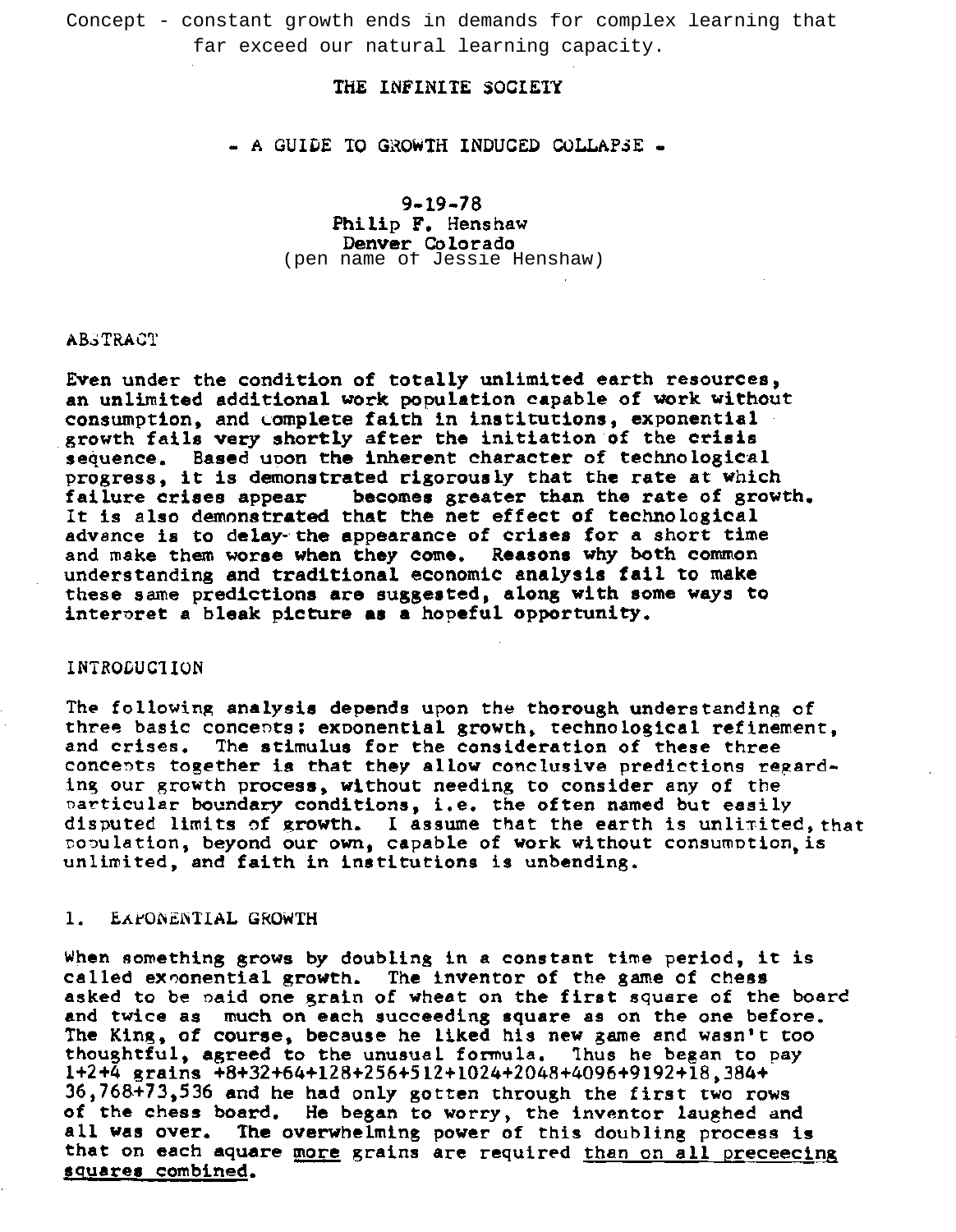Exponential growth occurs in nature but only in very special places, since it is such stupendously powerful stuff. | In the womb the first cell of a new life becomes a million cells in very short order but then the cells stop the doubling growth and a new kind of growth begins. In a cut in the skin, nei/ghboring cells 'turn on' and start doubling, when the gap is filled/they 'turn off'. In a cancer, the cells keep doubling. One good definition of cancer is that it is an organism who's criterion for health is the continued presence of exponential growth.

Our economic system has such a criterion for health. It is that unless we grow at 4% (or so) each year, that we are unhealthy. The doubling time which corresponds to 4% per year is 17.3 years. The common excuse for accepting a definition of health for our economic system like the definition of health for a cancer is that scientific discovery is unpredictable yet certain, and will forever push the limits of growth higher and faster than the growth itself. The fault in this statement lies in our way of perceiving our distance from the limits, but that's getting ahead. An exponential growth curve looks like this.



## The overwhelming power of exponential growth of consumption that in each doubling period, more is consumed than the total of all past consumption.

#### $2.$ TECHNOLOGICAL REFINEMENT

Nothing is ever exact. Making things closer and closer to being exact is hard work. In general it requires an equal amount of effort for every step halfway to perfection.

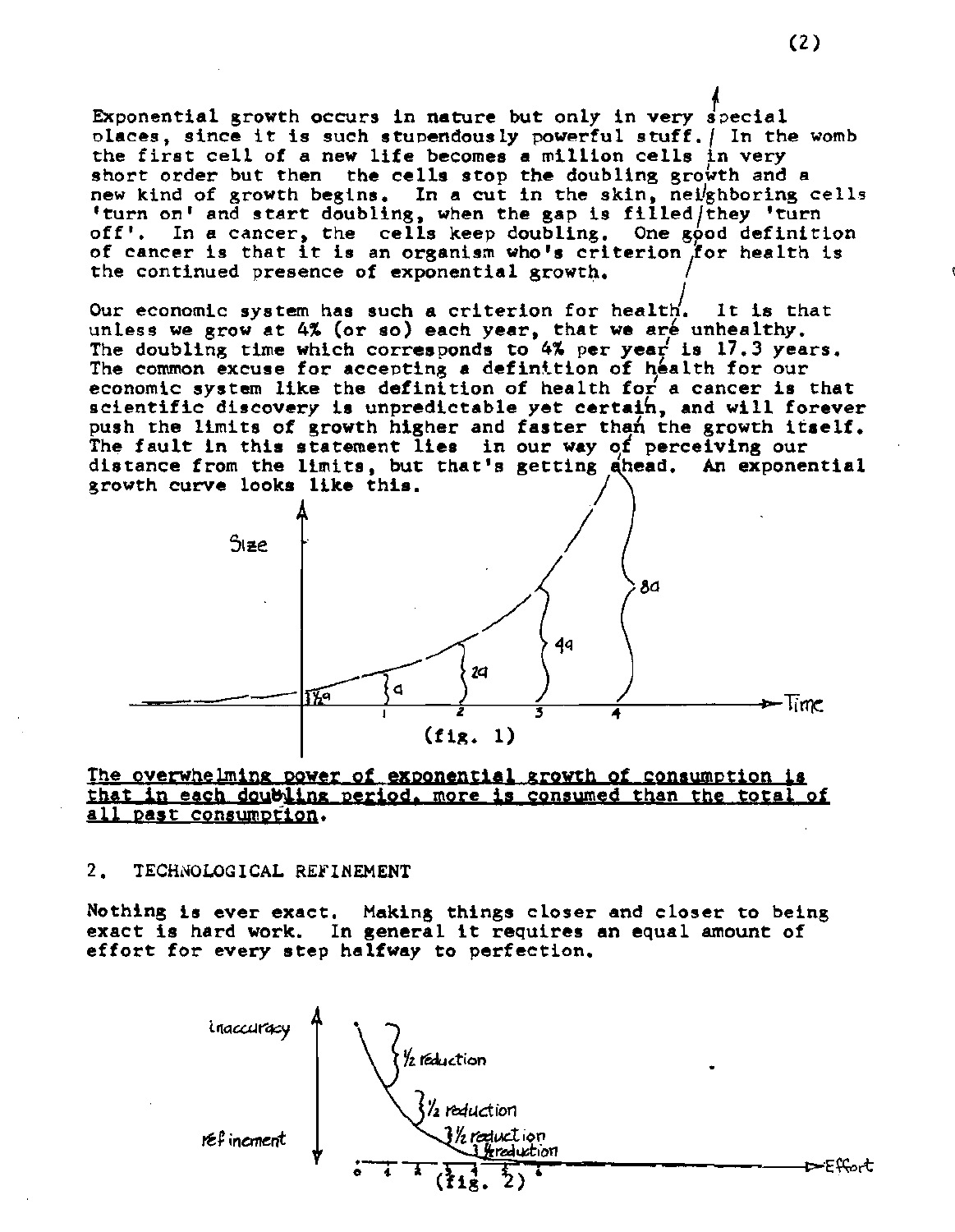This kind of curve is the reverse of an exponential growth, and is called a exponential decay curve. It shows why very very accurate things like telescope mirrors take so much work. The refining of anything, from gears to inventions to communication processes, always follows a path of this sort. The tricky part is that the very first steps toward refinement accomplish so much with so little apparent effort. For example the discovery of the wheel made an immense difference, but each succeeding refinement, though it took no less work than making the first crude wheel, contributes successivly less of and accomplishment.

When the cart & wheel were first invented, the amount of benefit which could be acquired for the same amount of work increased radically. With successive improvements in the composite technology, the marginal benefit was less and less due to the approach of the maximum possible benefit attributable to cart & wheel technology.



 $(f_{1R.} 3)$ 

This curve is given a new name, technology contribution curve because the the area above the curve denotes the contribution of technological breakthroughs to increasing available resources. Each successive breakthrough carries with it its own perfection limit in addition to contributing to the approach to the perfection limit of the composite technology.



This same sort of technological contribution curve is followed by every sort of innovative resource development. In the complex case of, say, men and machines digging ore from the ground and transporting and manipulating the ore into products, the approach of all that a unit of effort can contribute by such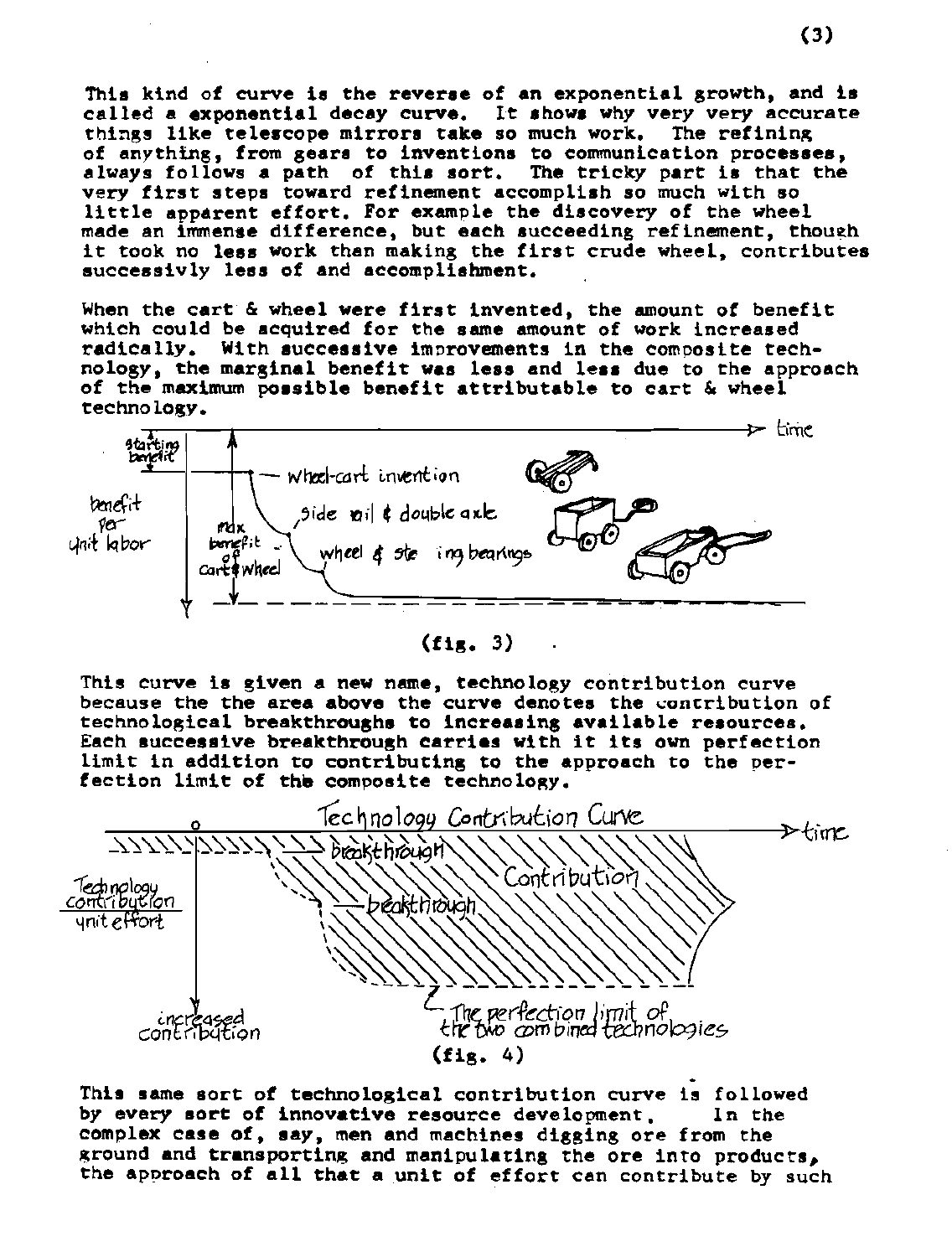techniques is likely to look more like the following. Here breakthroughs are not rapidly utilizable but improvement continues over a long period of time. <sup>A</sup> similar path would be expected for any technological development such as solar energy where the task is importantly the evolution of understanding of a system of great complexity.



If you have accepted the foregoing, then it is already clear that exnonential economic growth always fails at some point, even in a world of infinite resources, simply because technology contribution curves are never unlimited (unless you wish to make the unlikely assumption that the rate of breakthrough appearance is exponential).

## 3. PERCEPTIONS OF PROGRESS

The above, however accurate, is not generally apparent. Why? I think the reason is that our only common knowLedge of these complex functions is in terms of simplistic mental 'guesses'. Our knowLedge of the contribution of technological breakthroughs is of the contribution at or soon after the time of the break through (i.e. when people are buzzing about it). In this case, our intuitive impression of the benefits to be accrued seem to follow the initial tangents to the contribution curve and ignore the horozontal limit which will inevitably fix the amount of contribution. This impression is hopelessly infinite in its This impression is hopelessly infinite in its inaccuracy.

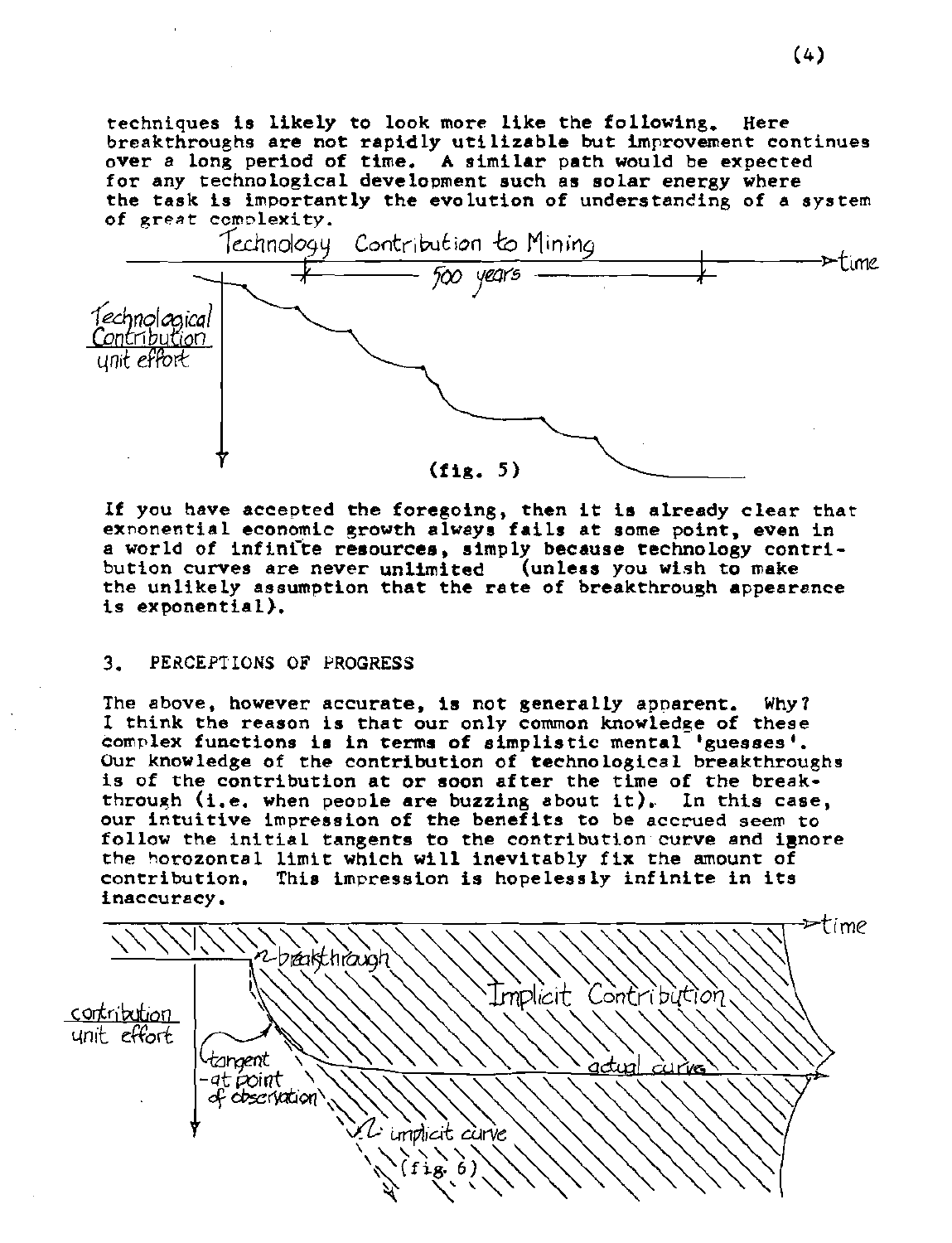

It appears that our perception of our rate of growth is also of a tangent to the true curve.

In <sup>a</sup> strict mathematical sense the hideousness of the illusion is well demonstrated by noting that the best mathematical straight line approximation of any and all combined technology contribution curves is a horizontal line and the best approximation by straight line of am exponential growth curve is a vertical line, drawn rising straight up from whatever point represents the present<br>time. Thus the true best linear approximation to growth allowed Thus the true best linear approximation to growth allowed<br>vation is infinite deficit immediately(fig. 8). This conby innovation is infinite deficit immediately(fig. 8). This<br>clusion is not affected by the size of the earth. It is not clusion is not affected by the size of the earth. affected by such unlikely things as having an infinite additional population capable of work without consumption.

The justification for this last statement is very important. The oroof comes from the fact that the application of technology by an untrained population follows a contribution curve itself and is therefore finite.



Well, so much for the reasons why offhanded impressions, however significant, fail to credict the nature of the path. The important question is why do the very 'sophisticated' economic models apparently fail' as well? In the section on crisis prediction an answer is suggested.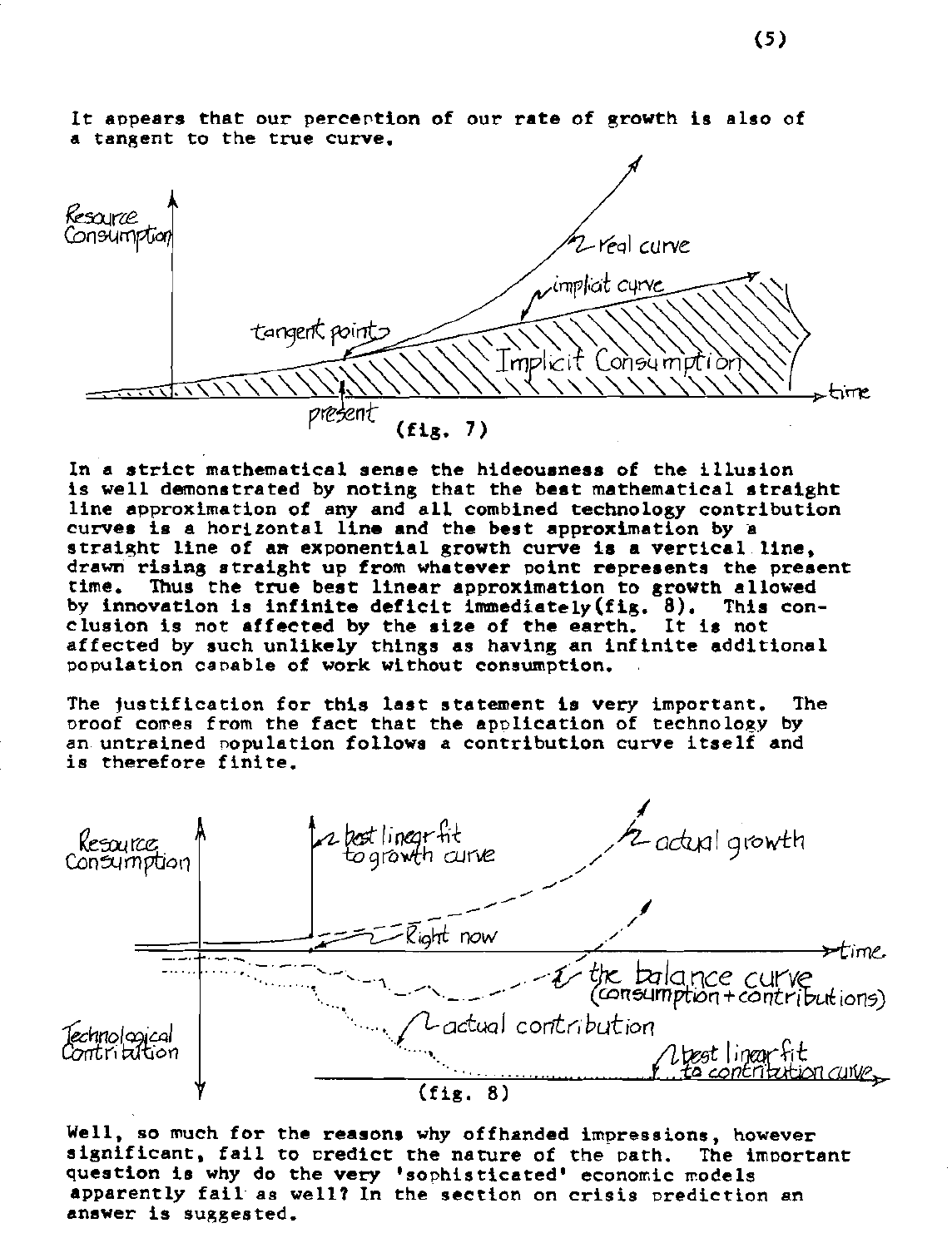CRISES  $3.$ 

A growth crisis occurs when the supports of the growth fail to grow as fast, and the necessity of growth is challenged by confrontation with limited contributions. Figure (9) shows the balance curve which results from the exponential consumption of a series of resource contribution curves and the point of crisis which always follows such a procedure.



In this form it is easy to see that each contribution from a breakthrough is simply a delaying action and that as the contribution curve reaches maturity, the slope of the balance curve resumes the slope of the underlying growth curve. In this way the net effect of breakthroughs is to delay a crisis and make it much more abrupt when it comes.

#### 4. THE FINAL ANALYSIS

In many situations we are able to apply new technologies as we need them. How often, as growth continues, do we need to apply new technologies? The real value of this question is as a beginning of a technique for crisis prediction. The following figure is of a single growth curve and an unlimited number of available breakthroughs of equal magnitude. The frequency of breakthrough application to keep the balance curve a marginal distance below the limit line increases exponentially. This 'crisis rate' and the growth rate both double over the same time period and are called 'of equal order'.

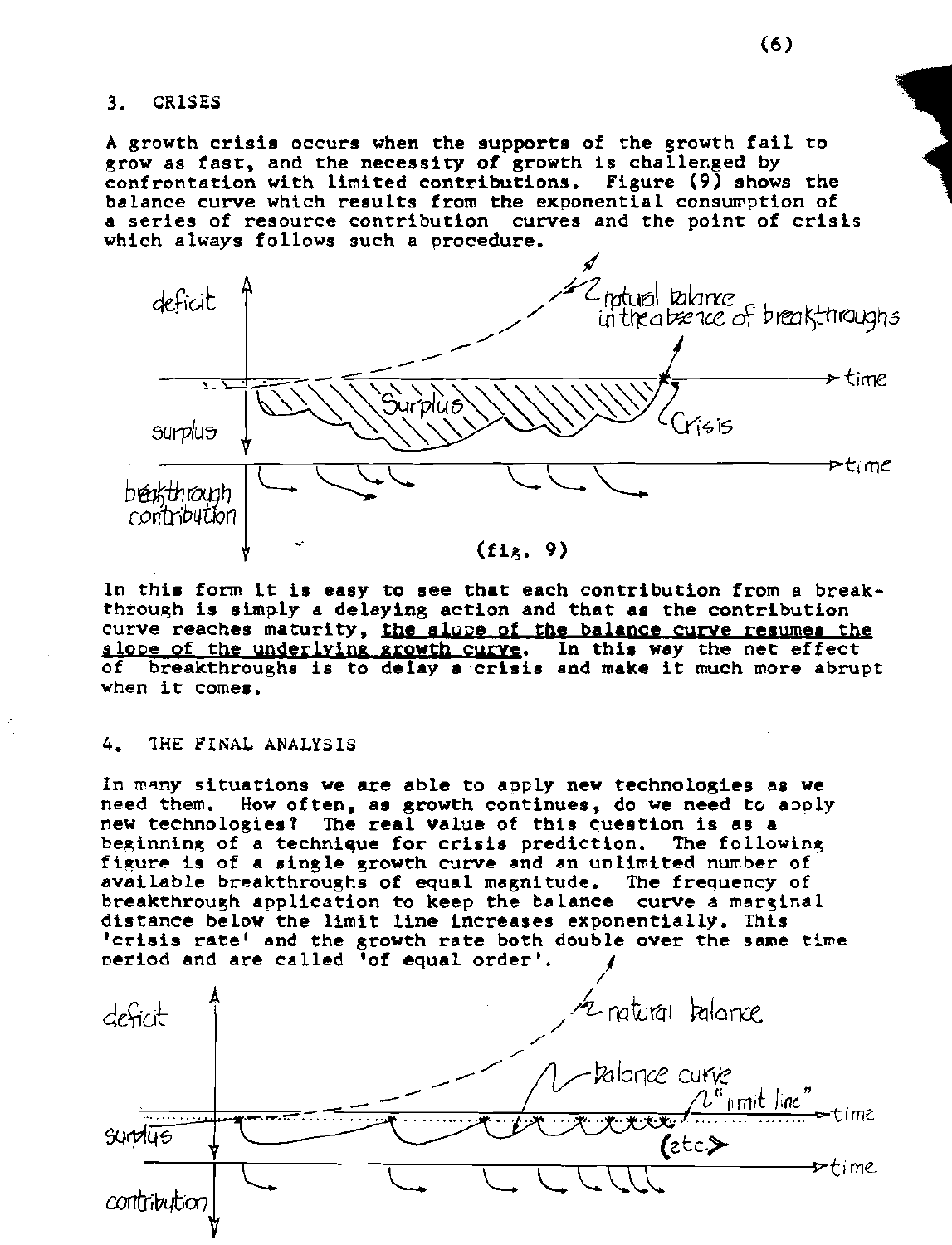In our real world, there are many companion growth curves of all sorts. There are a tremendous variety of approaches to limits. There are a tremendous variety of approaches to limits,<br>to crises, and progressions of decline. There are all response to crises, and progressions of decline. sorts of breakthroughs which apply to growths, individually and collectivly. Sometimes the excess capacity of one growth Can be aoplied to one in deficit. Sometimes the decay of a growth which failed is nutriment for some other. Sometimes breakthroughs are not applied as rapidly as is possible,thus, perhaps, limiting an unnecessary surplus. In the real world, the appearance of a crisis is not as the crossing of <sup>a</sup> line, it is more like the rapid building of a tension. In order to have the final analysis appear as lifelike as possible, the next graph (fig. 11) is drawn with three limit lines: suffering, permanent damage, and collapse. I also make the following assumptions:

> 1. every breakthrough is fully applied to one growth 2. any excess capacity in one growth path can be applied to any other

> 3. the scales of all consumptions and contributions have been equivocated

4. the paths of all the growth curves representing the culture as a whole are roughly similar in doubling time

In figure (11) the crisis rate is of a much higher order than was observed in figure (10). This is due to the presence of four  $\rho$  arowth curves and the use of three, rather than one. growth curves and the use of three, rather than one, limit line. I feel that the latter is quite reasonable, as the habit seems to be to notice each worsening step A. a new crisis. Further complicating the problem is the process of neccessarily ineffectual crisis response due to more and more sloppy and hurried aoplication of less potent breakthroughs. Under these conditions it can be seen that the doubling period of crisis appearances ranges from longer than, to approximatly  $\frac{1}{k}$  of, the doubling period of the underlying growth. This means that if you thought growth could build up fast, crises can outpace growth by multiply exponential margins. i.e. leap out of nowhere.

### 5. CRISIS PREDICTION

The object of crisis prediction might be to get warnings or guidance, to prevent growth from going to permanent damage, or to select which growth aspect to send through collapse to composting. There seem to be three good ways to predict crisies. The first is to measure the crisis rate doubling time. Simple circumspection leads to the observation that in the last economic doubling period (18 years since 1960) we are now dealing with significantly more than twice the number of crises. We have<br>a crime crisis, a military proliferation crisis, and a family crisis which have all re\_doubled since 1960 and then a quickening governmental bankruptcy crisis, the suprise educational crisis, the expanding environmental crisis, the crisis of confidence, the terorism crisis and the investment crisis. To me these conditions imply that some one or group of our growth aspects are coming under severe stress.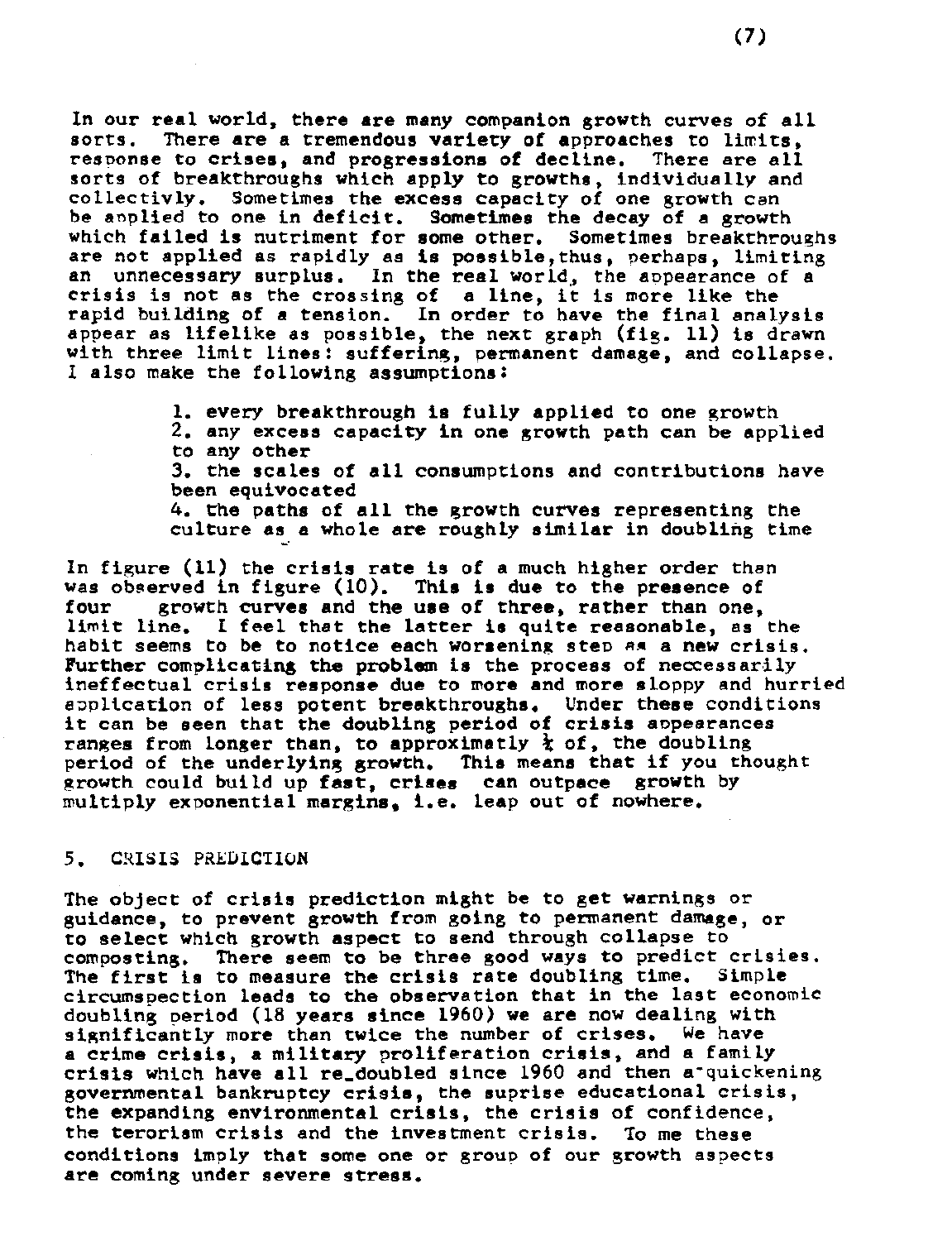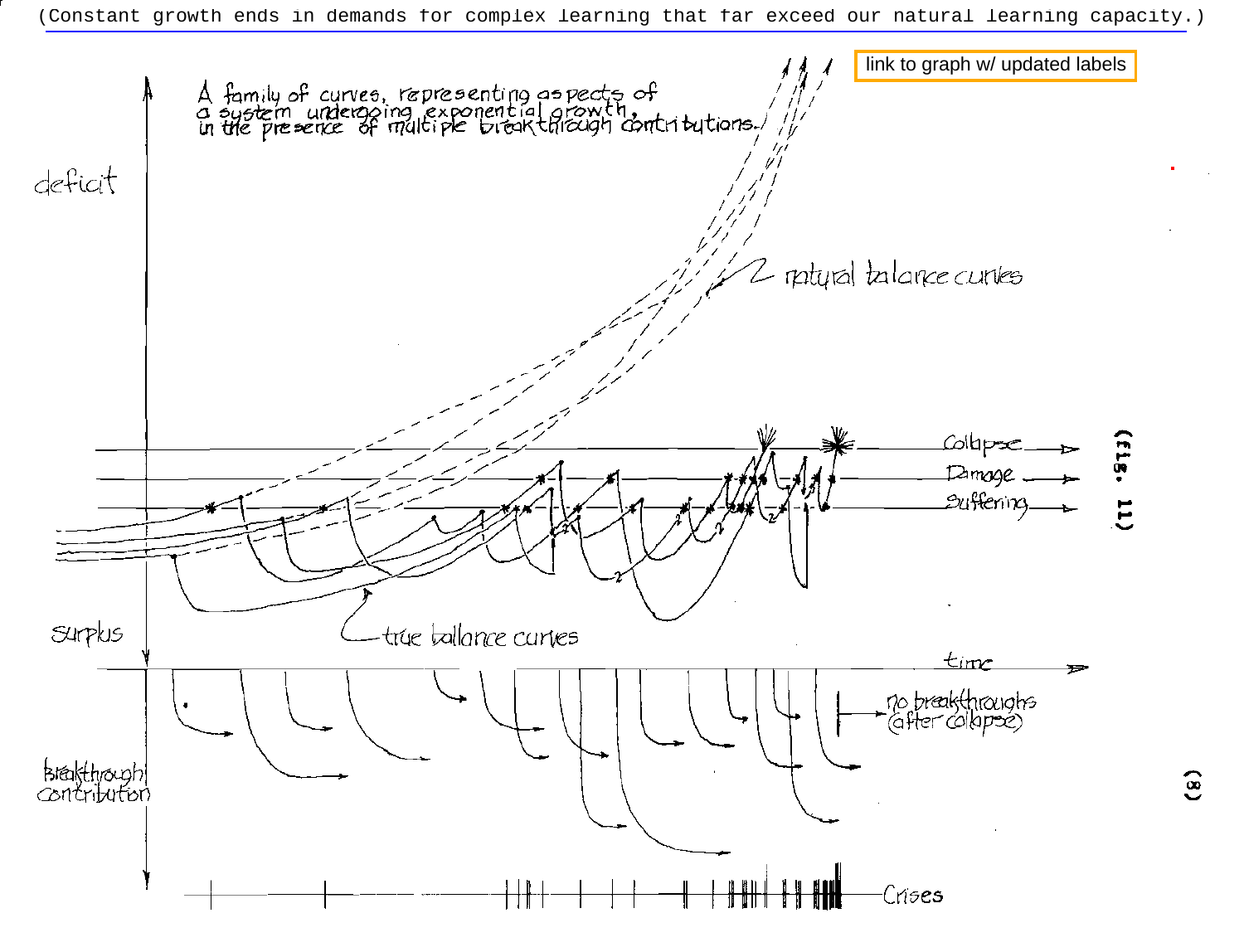A second crisis prediction method would be to measure the time delay made by the use of breakthroughs of equal magnitude. In reality, for a social system, this might be/exceedingly difficult, or it might be rather easy. Our habit is to apply breakthroughs at the rate which we need them, plus a bit for further investment. This is done by selectivly applying breakthroughs so as to maintain a margin of, say, 10% of consumption as shown in figure (12).



For brevity (and uncertainty) I will not attempt to fully make the connection, but it seems to me that the required rate of payoff for industrial investments should be some measure of value for technological contribution and crisis delay. In this regard, the present 'required' payoff period for industrial solar installations is two years. This seems to both be a statement of how rich industry is and how rich it has to be to stay afloat.

The third way of predicting crises which I have considered is probably the most useful. Its usefulness lies partly in its general availability and partly to its adaptability to both mathematical and intuitive approaches. This method is simply to value the abruptness of things. Mathematically speaking, abruptness directly relates to the degree of accelerations experienced in a change of direction. The abruptness of the loss of a marginal surplus for a growth system is a clear indication of the capacity to respond to stress. I think that this is the measure which modern economics fails to consider. The habit appears to be to measure the average margin rather than the abruptness of its fluctuations. This treatment of the data<br>strips it of important information, namely the values of the<br>1st, 2nd and 3<sup>rd</sup> derivatives.



 $(9)$